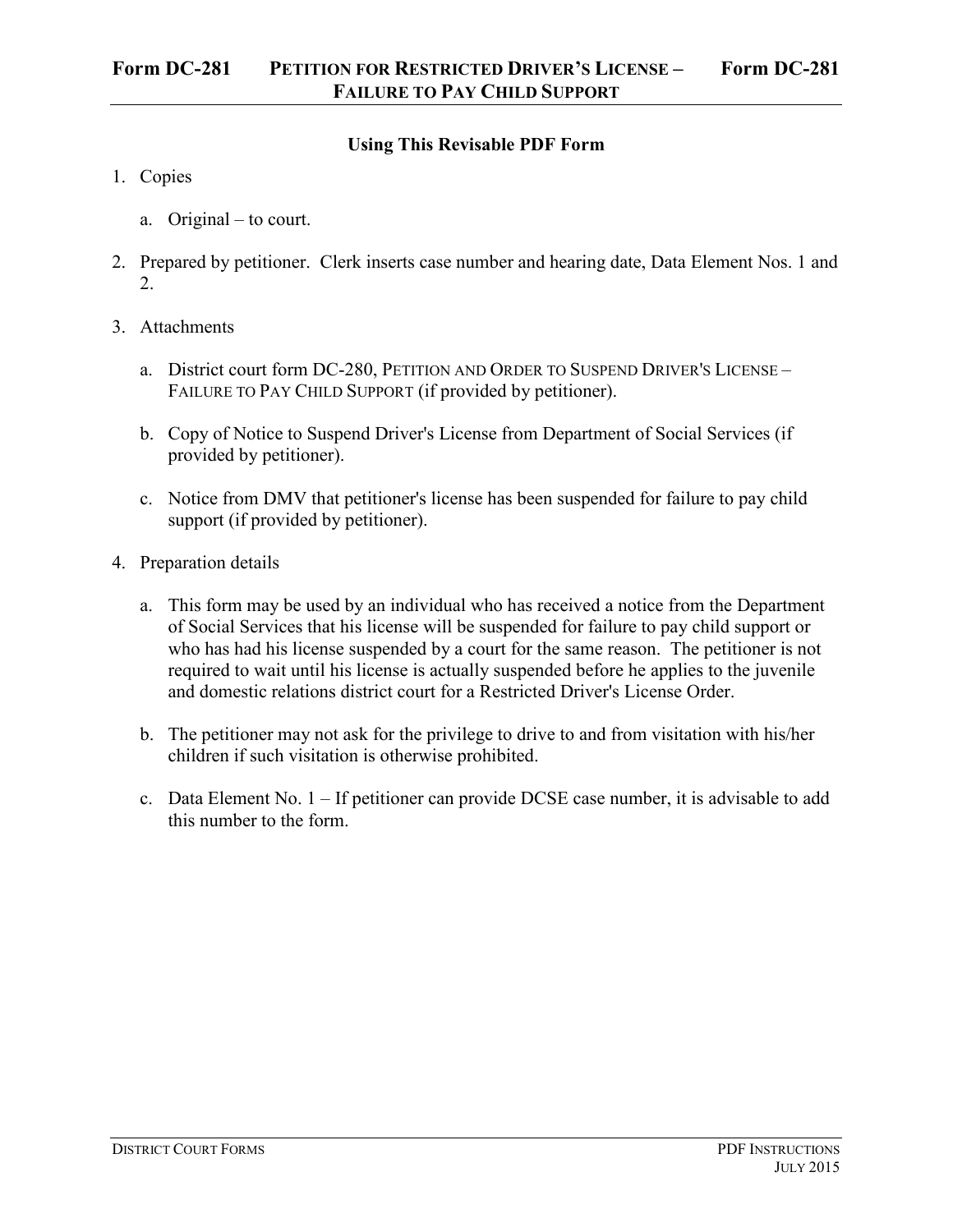| <b>FAILURE TO PAY CHILD SUPPORT</b>                                                                                  | PETITION FOR RESTRICTED DRIVER'S LICENSE                                                                      | Case No.                                                                                                                                                                                                                                                                                                                                                                          |              |
|----------------------------------------------------------------------------------------------------------------------|---------------------------------------------------------------------------------------------------------------|-----------------------------------------------------------------------------------------------------------------------------------------------------------------------------------------------------------------------------------------------------------------------------------------------------------------------------------------------------------------------------------|--------------|
| Commonwealth of Virginia                                                                                             | VA. CODE § 46.2-320.1, 18.2-271.1                                                                             |                                                                                                                                                                                                                                                                                                                                                                                   |              |
|                                                                                                                      |                                                                                                               |                                                                                                                                                                                                                                                                                                                                                                                   |              |
|                                                                                                                      |                                                                                                               |                                                                                                                                                                                                                                                                                                                                                                                   |              |
|                                                                                                                      | PETITIONER                                                                                                    | 5<br><b>DRIVER'S LICENSE NUMBER</b>                                                                                                                                                                                                                                                                                                                                               | <b>STATE</b> |
|                                                                                                                      | 6                                                                                                             |                                                                                                                                                                                                                                                                                                                                                                                   |              |
|                                                                                                                      | <b>ADDRESS</b>                                                                                                | <b>DATE OF BIRTH</b>                                                                                                                                                                                                                                                                                                                                                              |              |
| CITY/STATE                                                                                                           |                                                                                                               |                                                                                                                                                                                                                                                                                                                                                                                   |              |
| To the Judge of the above-named court:                                                                               | request that the court issue a restricted driver's license, for good cause shown, for the following purposes: | I have received from the Department of Social Services notice of intent to suspend or to refuse to renew my driver's license for failure<br>to pay child support or failure to comply with process relating to a paternity or child support proceeding. Accordingly, I respectfully                                                                                               |              |
| <b>8</b> [ ] travel to or from my place of employment.<br>travel to and from VASAP.<br>9 <sup>[1]</sup><br>$10^{[]}$ |                                                                                                               | travel during my hours of employment, because the operation of a motor vehicle is necessary to my employment                                                                                                                                                                                                                                                                      |              |
| described below.                                                                                                     |                                                                                                               |                                                                                                                                                                                                                                                                                                                                                                                   |              |
|                                                                                                                      |                                                                                                               | EMPLOYER NAME AND WORK LOCATION                                                                                                                                                                                                                                                                                                                                                   |              |
| 12                                                                                                                   |                                                                                                               | 13                                                                                                                                                                                                                                                                                                                                                                                |              |
| HOURS FOR TRAVEL TO AND FROM WORK                                                                                    |                                                                                                               | HOURS OF EMPLOYMENT                                                                                                                                                                                                                                                                                                                                                               |              |
| 14 $\lceil$ 1                                                                                                        |                                                                                                               | travel to and from school. (I understand that I must provide proper written verification to the court that I am enrolled in a                                                                                                                                                                                                                                                     |              |
| continuing program of education.)                                                                                    | 14                                                                                                            |                                                                                                                                                                                                                                                                                                                                                                                   |              |
|                                                                                                                      |                                                                                                               | <b>SCHOOL NAME AND LOCATION</b>                                                                                                                                                                                                                                                                                                                                                   |              |
|                                                                                                                      |                                                                                                               |                                                                                                                                                                                                                                                                                                                                                                                   |              |
|                                                                                                                      |                                                                                                               | REQUESTED DATES AND TIMES FOR TRAVEL TO AND FROM SCHOOL                                                                                                                                                                                                                                                                                                                           |              |
| $15$ [ ]                                                                                                             | 15                                                                                                            | medically necessary travel for [] me [] elderly parent [] person residing in my household. (I understand that I must provide<br>written verification from a licensed health professional of the need for such travel for an elderly parent or household member.)                                                                                                                  |              |
|                                                                                                                      |                                                                                                               | NAME AND LOCATION OF PROVIDER OF MEDICAL SERVICES                                                                                                                                                                                                                                                                                                                                 |              |
|                                                                                                                      | 16                                                                                                            | 16 [ ] travel necessary to transport a minor child under my care [ ] to and from school [ ] to and from day care and/or<br>[ ] to and from facilities housing medical service provider.                                                                                                                                                                                           |              |
|                                                                                                                      |                                                                                                               | NAME AND LOCATION OF SCHOOL/DAY CARE/MEDICAL SERVICE PROVIDER                                                                                                                                                                                                                                                                                                                     |              |
| 17 <sub>[1]</sub>                                                                                                    | travel to and from court ordered visitation with my child or children.<br>17                                  |                                                                                                                                                                                                                                                                                                                                                                                   |              |
|                                                                                                                      |                                                                                                               | NAME AND LOCATION OF CHILD OR CHILDREN                                                                                                                                                                                                                                                                                                                                            |              |
|                                                                                                                      | 18[] travel to and from appointments with my probation officer.<br>18                                         |                                                                                                                                                                                                                                                                                                                                                                                   |              |
|                                                                                                                      |                                                                                                               | NAME AND LOCATION OF PROBATION ENTITY                                                                                                                                                                                                                                                                                                                                             |              |
| $19$ [ ]                                                                                                             | travel to and from programs required by court or as a condition of probation.                                 |                                                                                                                                                                                                                                                                                                                                                                                   |              |
|                                                                                                                      | 19                                                                                                            |                                                                                                                                                                                                                                                                                                                                                                                   |              |
|                                                                                                                      |                                                                                                               | PROGRAM NAME AND LOCATION                                                                                                                                                                                                                                                                                                                                                         |              |
| $20$ [ ]                                                                                                             | travel to and from a place of religious worship.                                                              |                                                                                                                                                                                                                                                                                                                                                                                   |              |
|                                                                                                                      | 20                                                                                                            | NAME AND LOCATION OF PLACE OF RELIGIOUS WORSHIP                                                                                                                                                                                                                                                                                                                                   |              |
|                                                                                                                      | 20                                                                                                            |                                                                                                                                                                                                                                                                                                                                                                                   |              |
|                                                                                                                      |                                                                                                               | REQUESTED DAY (ONE DAY PER WEEK) AND TIME FOR TRAVEL TO AND FROM PLACE OF RELIGIOUS WORSHIP                                                                                                                                                                                                                                                                                       |              |
| $21 \mid$                                                                                                            |                                                                                                               | travel to and from appointments approved by the Division of Child Support Enforcement of the Department of Social Services as<br>a requirement of participation in an administrative or court-ordered intensive care monitoring program for child support which I<br>will have written proof of the appointment, including written proof of the date and time of the appointment. |              |
| 22 $\Box$                                                                                                            |                                                                                                               | travel to and from jail if serving jail sentence that is to be served on weekends or on nonconsecutive days.                                                                                                                                                                                                                                                                      |              |
|                                                                                                                      |                                                                                                               | I understand that the court may decide not to issue a restricted driver's license. I understand that a restricted driver's license will not<br>permit me to operate a commercial motor vehicle. I understand that a restricted driver's license will not authorize visitation of my child                                                                                         |              |
| or children if visitation is otherwise prohibited.                                                                   |                                                                                                               |                                                                                                                                                                                                                                                                                                                                                                                   |              |